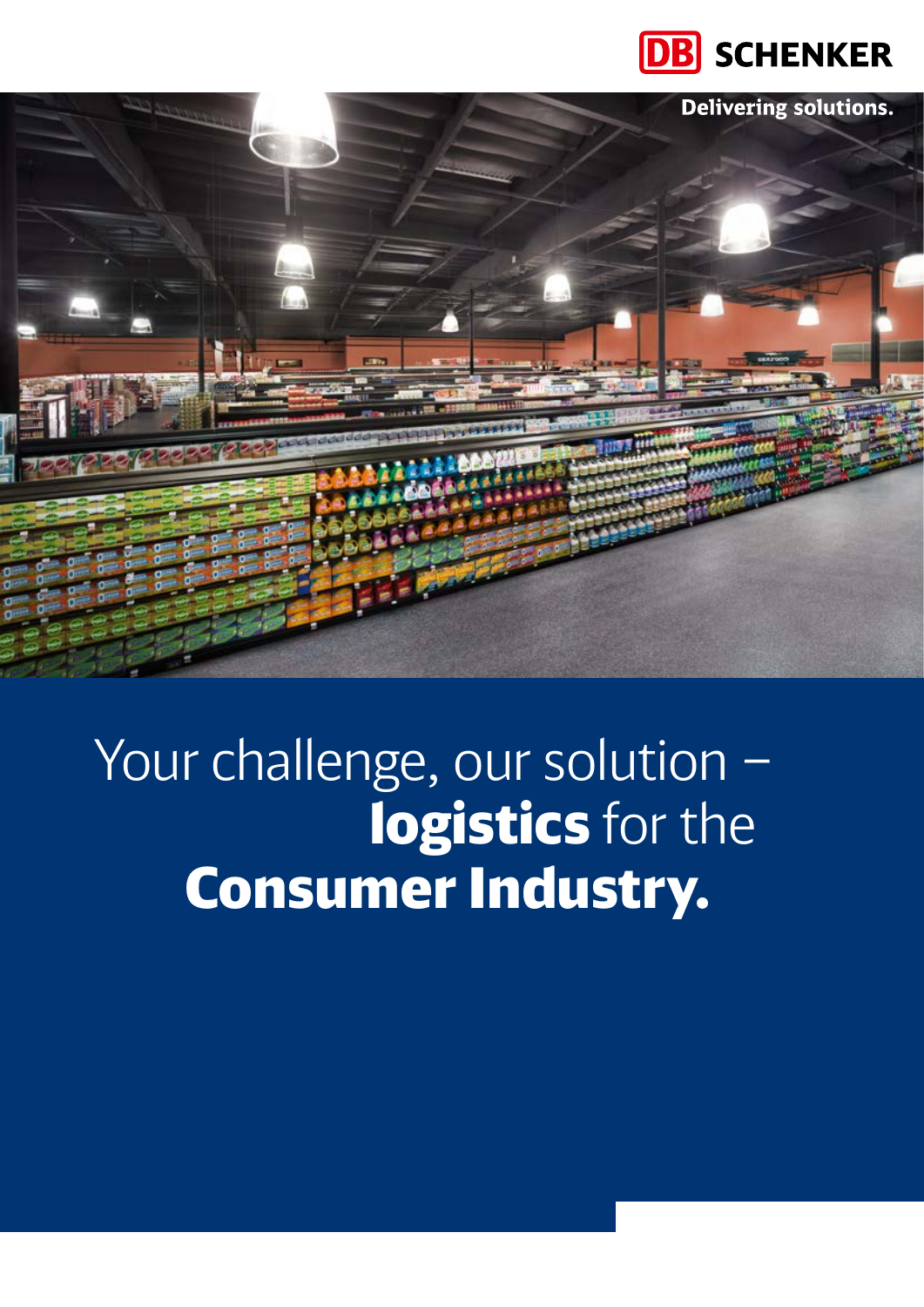## Your reliable partner for the Consumer Market.

**DB Schenker supports the consumer industry in establishing the most efficient logistics operations and solutions around the world for all your products.**

#### **Quality performance for your success.**

- We have a global team of experts in place to ensure the best support to our customers along your entire supply chain.
- We have implemented a sub vertical approach for all Consumer Market segments
- **Innovative and efficient solutions for the**

We have industry experts who understand the challenges of your industry and the tools and solutions needed for success. Our expertise in all modes of transport and in contract logistics makes us the ideal logistics partner.

### **Consumer Market.**

The different segments in the consumer industry all demand unique logistics and warehousing solutions. Our extensive experience throughout this market provides you with a competitive advantage in your supply chain, reducing spend while increasing efficiency.

At DB Schenker, we have numerous blue-chip Consumer industry customers with whom we have developed long-term partnerships. We have broad-ranging experience at generating cost-saving efficiencies while increasing productivity to provide improved supply chain effectiveness and true value to you.



We work closely together with our customers to develop customized supply chain solutions, individually fine-tuned to specific needs – enabling optimized inventories, shortened time to market and improved relationships with business partners.

DB Schenker's global network, together with a strong local presence in countries throughout the world, allows the reliable handling and execution of supply chains in all geographies, with worldwide access to our complete portfolio of logistics services. We link all transport modes, including Rail Freight, Land Transport, Air and Ocean Freight, and integrate our solutions with value added services and warehousing to create true end-to-end solutions.

- **No. 1** in Europe in Land Transport Shipments (in thousands): 95,325
- **No. 1** in Europe in Rail Freight Transportation volume (in million tons): 399
- **No. 2** worldwide in Air Freight
- Air freight volume (in thousand tons): 1,095 **No. 3** worldwide in Ocean Freight
- Ocean Freight volume (in thousand TEU): 1,905 **No. 5** worldwide in Contract Logistics
- Turnover (in million euros): 1,750

Furthermore, we offer a wide variety of supplementary services, including customs clearance, co-packing, fulfillment, production supply, projects shipments and fairs and exhibitions services.

### Our Consumer Vertical Market – the best connection to the consumer industry.

**DB Schenker provides the best combination of performance, service and quality, regardless of the complexity or scope of logistics operations and requirements. As an integrated logistics services provider, DB Schenker manages and operates customers' transportation chains, providing land transport, rail and intermodal, air- and ocean-freight services together with complex contract logistics operations.**

#### **Our performance enables your successful logistics operations.**

We handle goods in end-to-end supply chains and offer our customers high quality, innovative and cost-efficient transport and logistics solutions from a single source. Furthermore, we are constantly enhancing logistics processes – locally, nationally and globally.

We are present in 130 countries with over 100,000 employees, providing global coverage while maintaining local understanding and operations. Our 2,000 locations are in all the most important economic regions, providing a worldwide network dedicated to customer service, quality and sustainability.

#### **We rank in the Top 5 of global providers across all our products:**

Source: Annual Report Deutsche Bahn AG 2012

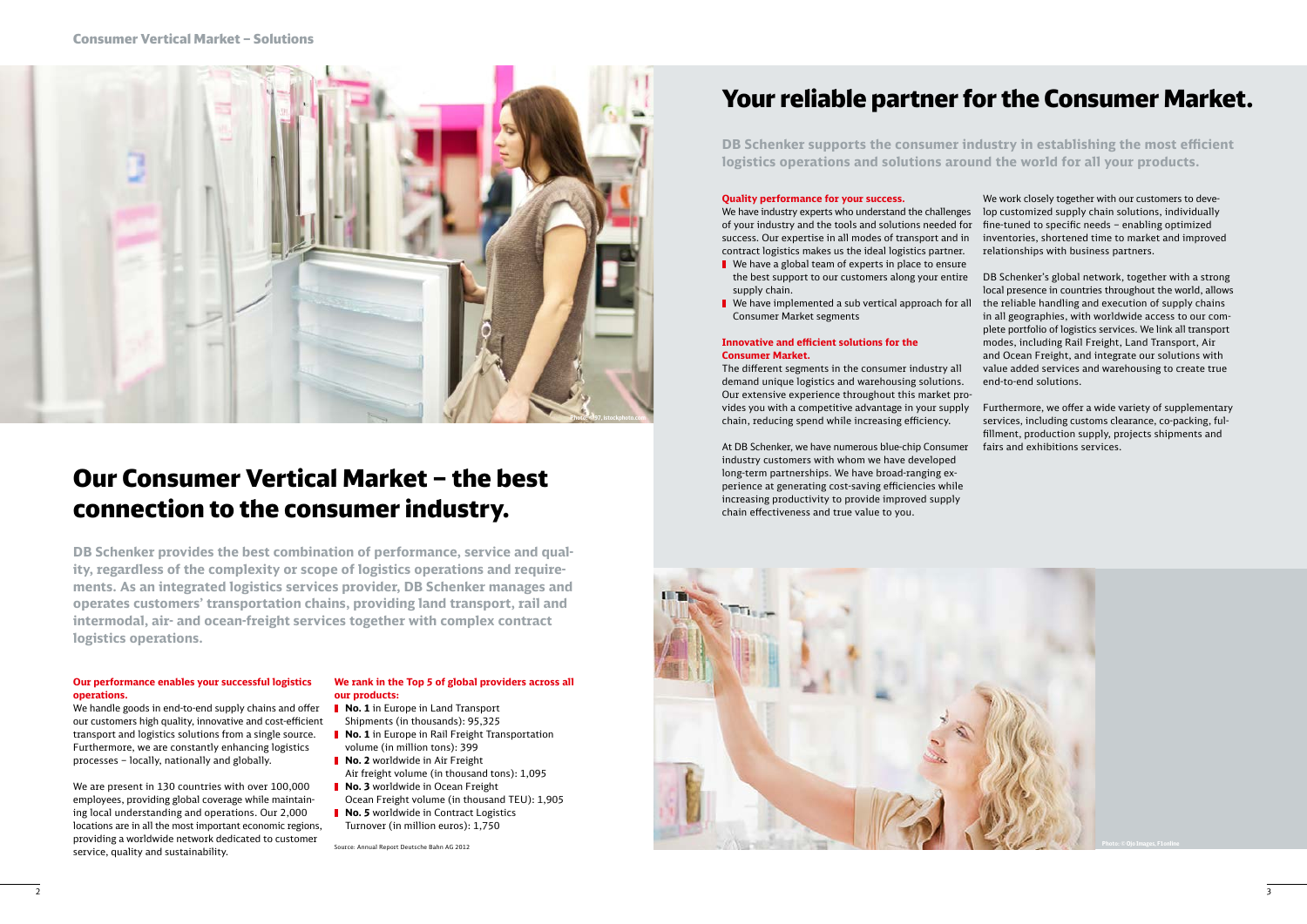### Top-selling solutions for the Consumer industry.

**The reliable delivery of products is a key to commercial success. We have developed industry specific solutions to ensure that your freight is delivered safely, securely and on time – worldwide.**

- Specialization and industry knowledge
- **B** Sharing of industry best practices
- Development of unique operational and commercial solutions
- Development of innovative products & solutions
- **F** Focused strategy for sustainable growth and development

#### **Our approach to the Consumer Market:**

#### **DB Schenker's Consumer Vertical Market comprises companies from different industry sectors, but there are many common logistics needs:**

- **National Management**
- $\blacksquare$  Land Transport domestic and international
- **Filter** Freight forwarding and associated services
- Ocean Freight as NVOCC particularly niche lanes
- **I** Intermodal and rail
- **Air Freight**
- **Manufacturing more centralized than FMCG**
- $\blacksquare$  Low ratio of value to size bulkier, more
- voluminous cargo in many cases **Limited air potential**
- Increase in e-commerce already being realized increasing need for B2C solutions

#### **FMCG and CPG (including cosmetics)**

- **Manufacturing generally close to the customer base:**
- **Less intercontinental transport**
- Usually ship FTL/FCL rather than LTL/LCL
- **Limited Air Freight**
- Increase in e-commerce anticipated increasing need for B2C solutions
- $\blacksquare$  High profile products and companies public impressions are important
- **E** Environmental sustainability pressure to switch from road to rail and intermodal
- Corporate "good citizens"
- Specialist needs, knowledge and understanding of the business needed to compete in the beverages space – DB SCHENKER*ocean* beverages a key partner in development of the sector
- $\blacksquare$  The differing needs of product supply companies and bottling companies need to be understood
- Snacks are becoming an increasingly important product for soft drinks companies – different transport needs
- **Naters business is drive by volume, and rail/inter**modal transport are key components in Europe

#### **White Goods, Furniture, Kitchen Equipment**

#### **Toys, Tools, General Consumer Goods**

- **Exallenger Find Constraints** Evolving models for manufacturing locations
- **Formerly more centralized**
- $\blacksquare$  Low cost manufacturing now common
- Often quite extended transport chains
- $\blacksquare$  Data visibility and integrity increasingly important

#### **Beverages**

#### **Conglomerates**

- **DB** Schenker global account for major companies **L** Logistics needs vary considerably depending on the division of the group members
- **All DB Schenker products**

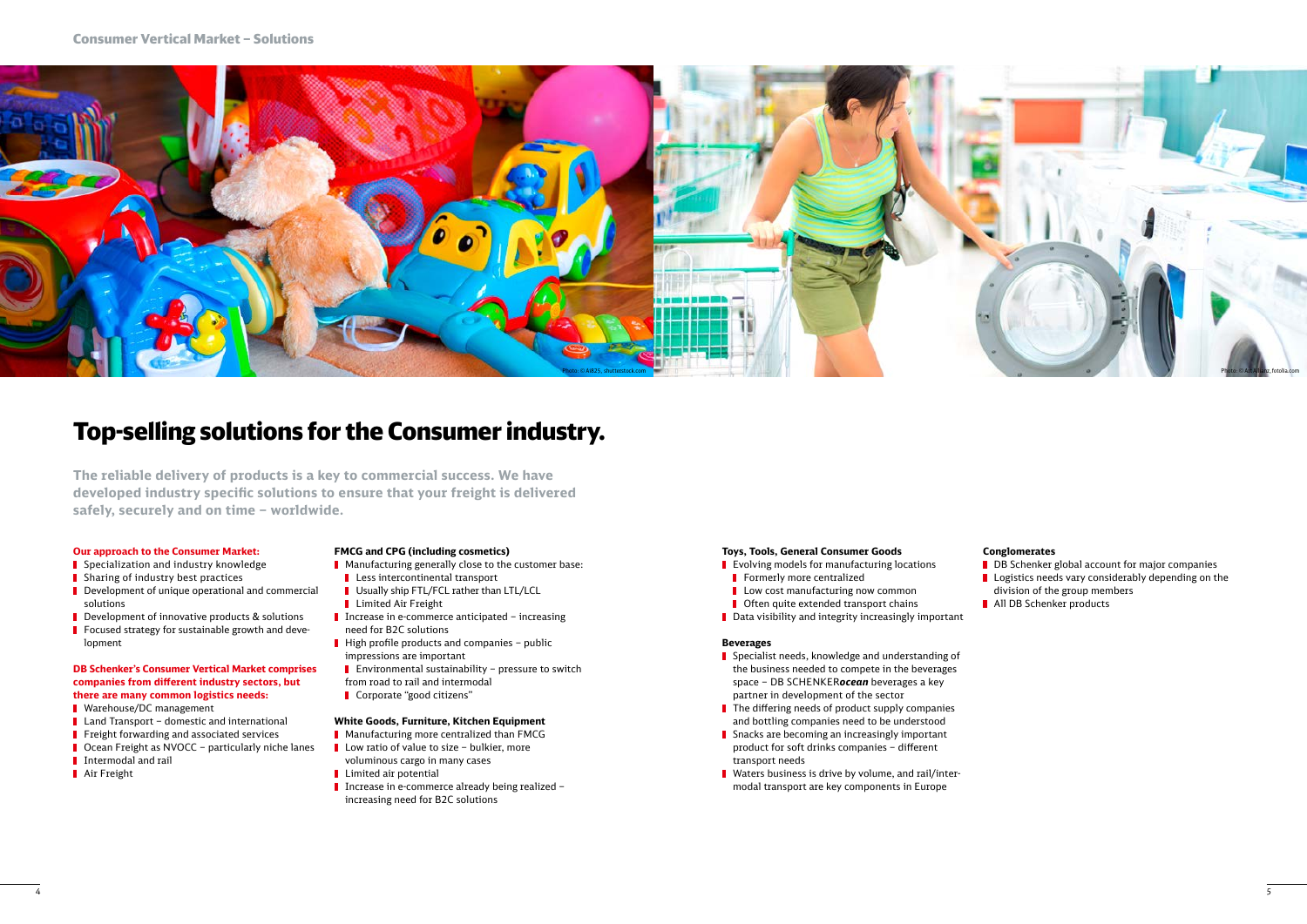### DB Schenker Consumer Vertical Market. Special solutions and services for the Consumer Market.

#### **The key responsibilities of the Consumer Vertical Market:**

- Develop and implement the defined global and regional Vertical Market structure
- Define the strategy for the Consumer market by account, region/country or product
- **On-going review and update of accounts and** account categorization
- Lead regional and national management in the development of account management structures
- Define strategy with Product Management for business development
- Provide sales support and market expertise locally, nationally and globally
- **E** Ensure exchange of information/intelligence on existing solutions through
- Regional meetings
- **B** Shared data via SharePoint, other media
- Case studies

#### **Competencies and focus areas for the Consumer Market:**

- Network Design: Supply Chain Management, optimization, rationalization
- **PO Management: tracking, follow up, forwarding**
- **Consolidation: multi-vendor, multi-country**
- $\blacksquare$  Transportation: all modes as carrier, as forwarder, as Control Tower
- DC Management: single user/big box; multi-user; co-packing & customization
- On site services: value added, temp labor, site management
- **T** Transport Management: Control Tower, LLP, Customs Clearance operations
- **Consulting: SC modeling, optimization, etc.**

Different commercial models (open book, closed book, other ...)

- L although **d** origin conpossibilities ract direct rs as a policy k of awarebenefits of using an NVOCC **Low volume lanes po**tential niches Forwarding, customs clearance operations
- and other related services
- to relative value of goods
- Direct rail has potential  $\blacksquare$  Often emergency there-
	- Large "spot" shipments

#### **Customer benefits at a glance:**

- Consolidation of the industry
- **DB** Schenker is one of few global players for all modes
- **Leverage experience**
- All Consumer customers **I** Limited airfreight due have strong environmental sustainability drivers
- For intermodal, price and fore short lead times transit times are key
- **I** Immense potential for future growth
- Environmental positives need to be balanced with price and service

### **Consumer Vertical Market logistics demands and DB Schenker capabilities:**

- **Forwarding, customs** clearance and other service capabilities are
	-
- **Market pricing needed,** but service differential also important Excisting programm to
- **Attractive services and** /or commercial modes are offered to our customer base
- Harmonization of our
- FTL product offerings **Strong domestic capa**bilities in many markets Continued growth & expansion
- **DB Schenker capabilities DB Schenker capabilities I** Innovative approach to end-to-end ocean transport chain solutions **Origin consolidation** and LCL services available globally
	- door openers

**Intermedial Commedial Preight Commedial** 

#### **R**ands

- **I** Intermodal and Rail working well together to develop sustainable solutions
- Quote response time is important
- $\blacksquare$  Transit time also critical
- Need global spot quote pricing desk
- Need quick turnaround on pricing

| <b>Land Transport</b>                | <b>Logistics</b>           | <b>Ocean Freight</b>          | Rail/<br>Interme               |
|--------------------------------------|----------------------------|-------------------------------|--------------------------------|
| <b>External demands</b>              | <b>External demands</b>    | <b>External demands</b>       | <b>External deman</b>          |
| Generally FTL                        | <b>■</b> Trend towards out | <b>Largely FCL</b> - although | All Consumer                   |
| $\blacksquare$ Limited part load/LTL | sourcing non-core          | some LCL & origin con-        | have strong en                 |
| potential                            | competencies               | solidation possibilities      | tal sustainabil                |
| <b>Domestic needs in most</b>        | Often large "Big Box"      | Often contract direct         | $\blacksquare$ Direct rail has |
| countries                            | single-user DC's           | with carriers as a policy     | $\blacksquare$ For intermoda   |
| Also international                   | Multi-user DC's in         | General lack of aware-        | transit times a                |
| $\blacksquare$ Increasing direct to  | smaller countries/         | ness of the benefits of       | <b>■</b> Immense pote          |
| Consumer needs                       | regions                    | using an NVOCC                | future growth                  |
| (e-commerce)                         | Different commercial       | Low volume lanes po-          | <b>Environmenta</b>            |

#### **External demands**

#### **External demands**

#### **DB Schenker capabilities** Opportunity for

growth

 $\blacksquare$ 

transfer knowledge into other regions Need for innovation commercially and operationally

#### **DB Schenker capabilities DB Schenker capabilities**

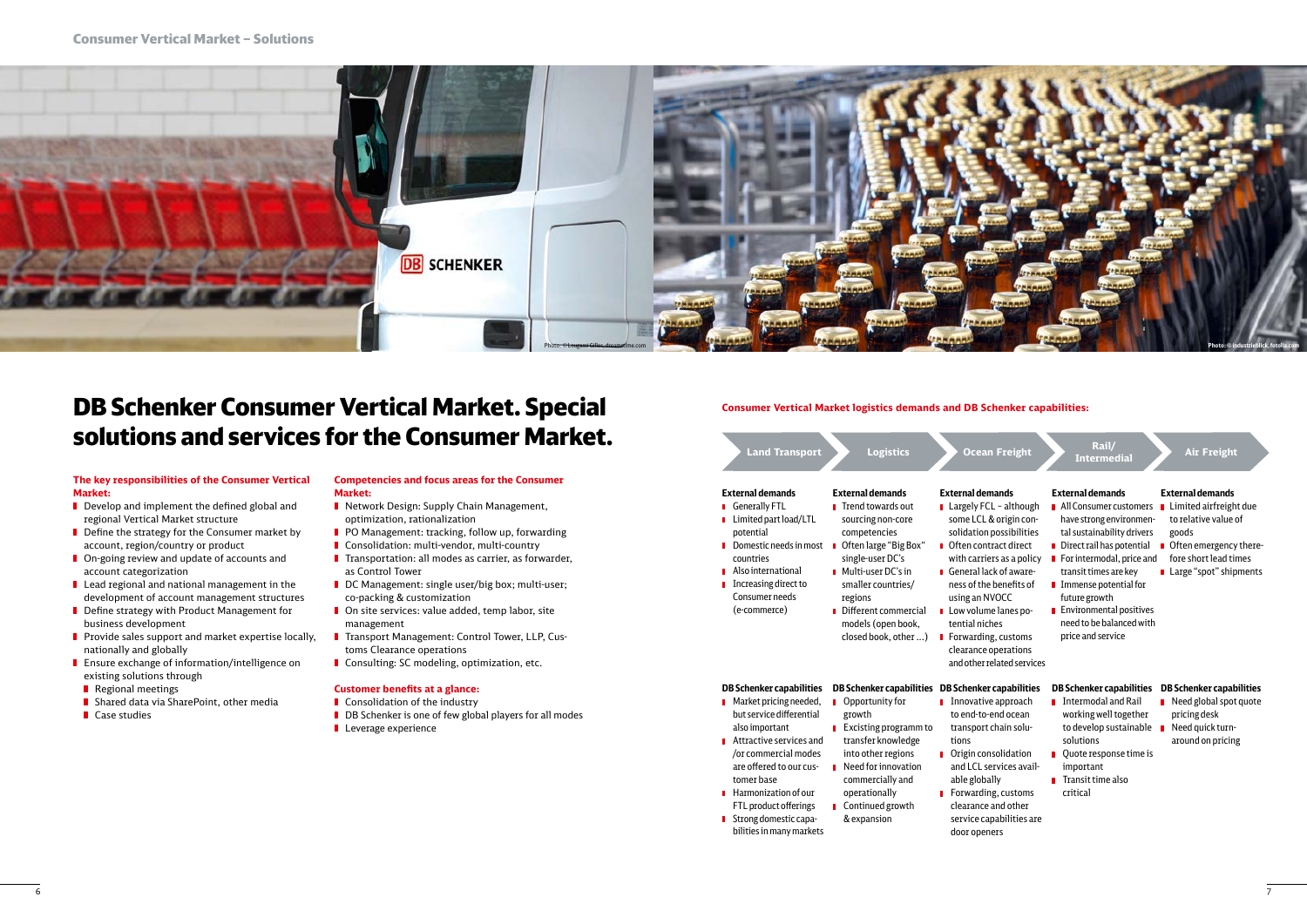

## Global presence and local commitment. **DB Schenker is present throughout the world.**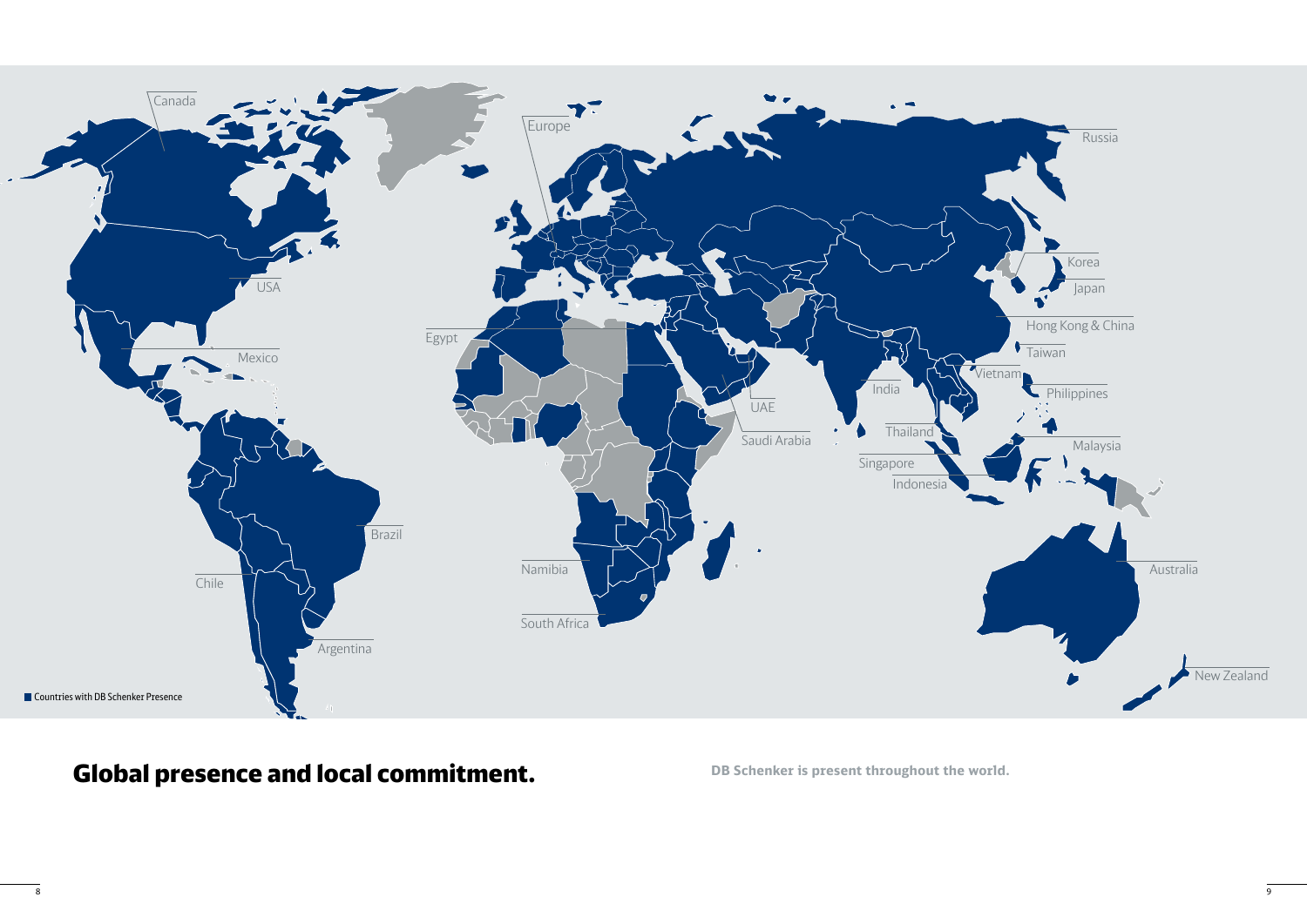| <b>Europe</b>       | Asia-Pacific     |  |
|---------------------|------------------|--|
| Belgium             | Australia        |  |
| Finland             | China            |  |
| France              | Hong kong        |  |
| Germany             | India            |  |
| Poland              | <b>Indonesia</b> |  |
| Russia              | <b>Japan</b>     |  |
| Sweden              | Korea            |  |
|                     | Malaysia         |  |
| <b>The Americas</b> | New Zealand      |  |
| Argentina           | Philippines      |  |
| Brazil              | Singapore        |  |
| Canada              | Taiwan           |  |
| Chile               | Thailand         |  |
| Mexico              | Vietnam          |  |
| USA                 |                  |  |
|                     |                  |  |

### **Middle East – Africa**

- Dubai, UAE
- Egypt
- Namibia
- Saudi Arabia
- South Africa



### DB Schenker provides service throughout the world to the Consumer Market:

**DB Schenker provides a wide array of services to our Consumer customers in numerous cities and countries throughout the world.**